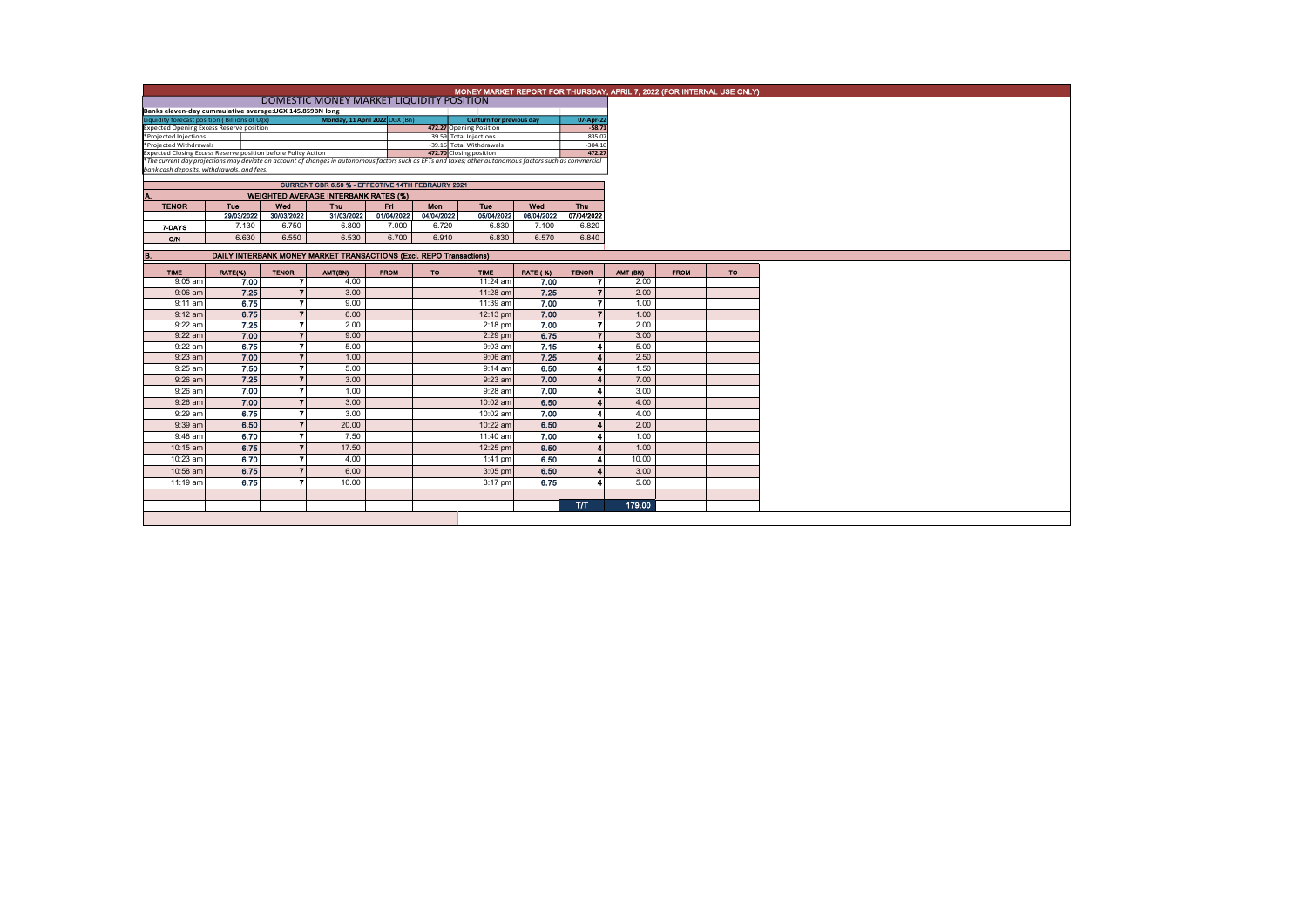| $C_{9,500}$    |            |                     |             |                                                                                      | CBR AND THE 7- DAY WAR INTERBANK RATES |             |             |             |             |                                                                    |             |              |            |            |            |            |
|----------------|------------|---------------------|-------------|--------------------------------------------------------------------------------------|----------------------------------------|-------------|-------------|-------------|-------------|--------------------------------------------------------------------|-------------|--------------|------------|------------|------------|------------|
|                |            |                     |             |                                                                                      |                                        |             |             |             |             |                                                                    |             |              |            |            |            |            |
| 9.000          |            |                     |             |                                                                                      |                                        |             |             |             |             |                                                                    |             |              |            |            |            |            |
| 8.500          |            |                     |             |                                                                                      |                                        |             |             |             |             |                                                                    |             |              |            |            |            |            |
| 8.000<br>7.500 |            |                     |             |                                                                                      |                                        |             |             |             |             |                                                                    |             |              |            |            |            |            |
| 7.000          |            |                     |             |                                                                                      |                                        |             |             |             |             |                                                                    |             |              |            |            |            |            |
| 6.500          |            | $\mathbf{r}$        |             |                                                                                      |                                        |             |             |             |             |                                                                    |             |              |            |            |            |            |
| 6.000          |            |                     |             |                                                                                      |                                        |             |             |             |             |                                                                    |             |              |            |            |            |            |
| 5.500          |            |                     |             |                                                                                      |                                        |             |             |             |             |                                                                    |             |              |            |            |            |            |
| 5.000          |            |                     |             |                                                                                      |                                        |             |             |             |             |                                                                    |             |              |            |            |            |            |
| 4.500          |            |                     |             |                                                                                      |                                        |             |             |             |             |                                                                    |             |              |            |            |            |            |
| 4.000          |            |                     |             |                                                                                      |                                        |             |             |             |             |                                                                    |             |              |            |            |            |            |
|                | 21/03/2022 |                     | 22/03/2022  | 23/03/2022                                                                           | 24/03/2022                             | 25/03/2022  | 28/03/2022  |             | 29/03/2022  | 30/03/2022                                                         | 31/03/2022  | 01/04/2022   | 04/04/2022 | 05/04/2022 | 06/04/2022 | 07/04/2022 |
|                |            |                     |             |                                                                                      |                                        |             |             |             |             |                                                                    |             |              |            |            |            |            |
|                |            |                     |             |                                                                                      |                                        |             |             |             |             |                                                                    |             |              |            |            |            |            |
|                |            |                     |             |                                                                                      |                                        |             |             |             |             | • Overnight WAR = 7-day WAR - CBR rate - Upper bound - Lower bound |             |              |            |            |            |            |
|                |            |                     |             |                                                                                      |                                        |             |             |             |             |                                                                    |             |              |            |            |            |            |
|                |            |                     |             | MONETARY POLICY OPERATIONS MATURITIES PROFILE: (07-APRIL- 2022 TO 08-DECEMBER- 2022) |                                        |             |             |             |             |                                                                    |             |              |            |            |            |            |
| <b>DATE</b>    |            | <b>THUR</b>         | <b>THUR</b> | <b>THUR</b>                                                                          | <b>THUR</b>                            | <b>THUR</b> | <b>THUR</b> | <b>THUR</b> | <b>THUR</b> | <b>THUR</b>                                                        | <b>THUR</b> | <b>TOTAL</b> |            |            |            |            |
|                |            |                     |             |                                                                                      |                                        |             |             |             |             |                                                                    |             |              |            |            |            |            |
| <b>REPO</b>    |            | 14-Apr-22<br>253.32 | 28-Apr-22   | 05-May-22                                                                            | 12-May-22                              | 26-May-22   | 02-Jun-22   | 04-Aug-22   | 18-Aug-22   | 10-Nov-22                                                          | 08-Dec-22   | 253.32       |            |            |            |            |

|                 | 14-Apr-22 | <b>28-Apr-22</b> | 05-May-22 | 12-May-22 | 26-May-221 | 02-Jun-22 | 04-Aug-22 | 18-Aug-22 | 10-Nov-22 | 08-Dec-22 |          |
|-----------------|-----------|------------------|-----------|-----------|------------|-----------|-----------|-----------|-----------|-----------|----------|
| <b>REPO</b>     | 253.32    |                  |           |           |            |           |           |           |           |           | 253.32   |
| <b>REV REPO</b> |           |                  |           |           | -          |           | -         |           |           | -         |          |
| BOU BILL/DEPO A | 240.07    | 82.22            | 537.46    | 10.09     | 20.30      | 10.00     | 33.00     | 26.60     | 15.00     | 22.13     | 996.86   |
| <b>TOTALS</b>   | 493.38    | 82.22            | 537.46    | 10.09     | 20.30      | 10.00     | 33.00     | 26.60     | 15.00     | 22.13     | 1.250.17 |

| TOTALS                                                                                | 493.38                                                                    | 82.22       | 537.46                                                                                       | 10.09      | 20.30               | 10.00                                    | 33.00         | 26.60                                  | 15.00        | 22.13        | 1.250.17 |  |  |  |  |
|---------------------------------------------------------------------------------------|---------------------------------------------------------------------------|-------------|----------------------------------------------------------------------------------------------|------------|---------------------|------------------------------------------|---------------|----------------------------------------|--------------|--------------|----------|--|--|--|--|
|                                                                                       |                                                                           |             | Total O/S Deposit Auction & BOU Bill balances held by BOU up to 08 December 2022: UGX 997 BN |            |                     |                                          |               |                                        |              |              |          |  |  |  |  |
|                                                                                       | Total O/S Repo, Reverse Repo, BOU Bill balances held by BOU: UGX 1,250 BN |             |                                                                                              |            |                     |                                          |               |                                        |              |              |          |  |  |  |  |
| (EI) STOCK OF TREASURY SECURITIES                                                     |                                                                           |             |                                                                                              |            | EII)                | <b>MONETARY POLICY MARKET OPERATIONS</b> |               |                                        |              |              |          |  |  |  |  |
|                                                                                       | LAST TBIILS ISSUE DATE: 30-MARCH-2022                                     |             |                                                                                              |            |                     |                                          |               | (VERTICAL REPOS, REV-REPOS & BOU BILL) |              |              |          |  |  |  |  |
| On-the-run O/S T-BILL STOCKs (Bns-UGX)                                                |                                                                           |             | 6,031.83                                                                                     | 12/04/2022 | OMO                 | <b>ISSUE DATE</b>                        | <b>AMOUNT</b> | <b>WAR</b>                             | <b>RANGE</b> | <b>TENOR</b> |          |  |  |  |  |
| On-the-run O/S T-BONDSTOCKs(Bns-UGX)                                                  |                                                                           |             | 21,487.84                                                                                    |            | 12/04/2022 BOU BILL | 03-Mar                                   | 169.09        | 6.998                                  |              | 28           |          |  |  |  |  |
| TOTAL TBILL & TBOND STOCK- UGX                                                        |                                                                           |             | 27.519.67                                                                                    |            | <b>BOU BILL</b>     | 03-Mar                                   | 2.00          | 7.169                                  |              | 56           |          |  |  |  |  |
| O/S=Outstanding                                                                       |                                                                           |             |                                                                                              |            | <b>BOU BILL</b>     | 03-Mar                                   | 14.11         | 9.099                                  |              | 252          |          |  |  |  |  |
| <b>MATURITY</b>                                                                       | <b>TOTAL STOCK</b>                                                        | YTM (%)     | <b>CHANGE IN</b>                                                                             |            | <b>REPO</b>         | 03-Mar                                   | 394.00        | 6.500                                  |              |              |          |  |  |  |  |
|                                                                                       | (BN UGX)                                                                  | AT CUT OFF* | <b>YTM</b> (+/)                                                                              |            | <b>REPO</b>         | 04-Mar                                   | 76.00         | 6.500                                  |              | 6            |          |  |  |  |  |
| 91                                                                                    | 101.13                                                                    | 6.501       | 0.000                                                                                        |            | <b>REPO</b>         | 07-Mar                                   | 264.00        | 6.500                                  |              | 3            |          |  |  |  |  |
| 182                                                                                   | 371.44                                                                    | 8.132       | $-0.092$                                                                                     |            | <b>BOU BILL</b>     | 10-Mar                                   | 21.09         | 6.906                                  |              | 28           |          |  |  |  |  |
| 364                                                                                   | 5.559.26                                                                  | 9.591       | $-0.209$                                                                                     |            | <b>BOU BILL</b>     | 10-Mar                                   | 326.83        | 7.149                                  |              | 56           |          |  |  |  |  |
| 2YR                                                                                   | 595.21                                                                    | 11.000      | 1.000                                                                                        |            | <b>BOU BILL</b>     | 10-Mar                                   | 9.83          | 7 3 5 7                                |              | 84           |          |  |  |  |  |
| 3YR                                                                                   | $\sim$                                                                    | 12.090      | $-1.010$                                                                                     |            | <b>REPO</b>         | 10-Mar                                   | 287.50        | 6.500                                  |              |              |          |  |  |  |  |
| 5YR                                                                                   | 1.119.91                                                                  | 14.390      | 1.390                                                                                        |            | <b>REPO</b>         | 11-Mar                                   | 180.00        | 6.500                                  |              |              |          |  |  |  |  |
| 10YR                                                                                  | 10,518.68                                                                 | 14.000      | 0.261                                                                                        |            | <b>REPO</b>         | 14-Mar                                   | 87.00         | 6.500                                  |              |              |          |  |  |  |  |
| 15YR                                                                                  | 9.027.72                                                                  | 14.390      | $-1.510$                                                                                     |            | <b>REPO</b>         | 15-Mar                                   | 270.00        | 6,500                                  |              |              |          |  |  |  |  |
| 20YR                                                                                  | 226.32                                                                    | 15.900      | 0.400                                                                                        |            | <b>REPO</b>         | 17-Mar                                   | 168.00        | 6.500                                  |              |              |          |  |  |  |  |
| Cut OFF is the lowest price/ highest vield that satisfies the auction awarded amount. |                                                                           |             |                                                                                              |            | <b>REPO</b>         | 23-Mar                                   | 110.00        | 6.500                                  |              |              |          |  |  |  |  |
|                                                                                       |                                                                           |             |                                                                                              |            | <b>REPO</b>         | 28-Mar                                   | 496.00        | 6.500                                  |              |              |          |  |  |  |  |
|                                                                                       |                                                                           |             |                                                                                              |            | <b>REPO</b>         | 29-Mar                                   | 136.00        | 6.500                                  |              |              |          |  |  |  |  |
|                                                                                       |                                                                           |             |                                                                                              |            | <b>REPO</b>         | 30-Mar                                   | 300.90        | 6.500                                  |              |              |          |  |  |  |  |
|                                                                                       |                                                                           |             |                                                                                              |            | <b>REPO</b>         | 31-Mar                                   | 527.00        | 6.500                                  |              |              |          |  |  |  |  |
|                                                                                       |                                                                           |             |                                                                                              |            | <b>BOU BILL</b>     | 31-Mar                                   | 30.04         | 6.906                                  |              | 28           |          |  |  |  |  |
|                                                                                       |                                                                           |             |                                                                                              |            | <b>BOU BILL</b>     | 31-Mar                                   | 20.08         | 7.103                                  |              | 56           |          |  |  |  |  |
|                                                                                       |                                                                           |             |                                                                                              |            | <b>BOU BILL</b>     | 31-Mar                                   | 20.83         | 9.000                                  |              | 252          |          |  |  |  |  |
|                                                                                       |                                                                           |             |                                                                                              |            | <b>REPO</b>         | $07$ -Apr $-$                            | 253.00        | 6.500                                  |              |              |          |  |  |  |  |

WAR-Weighted Average Rate